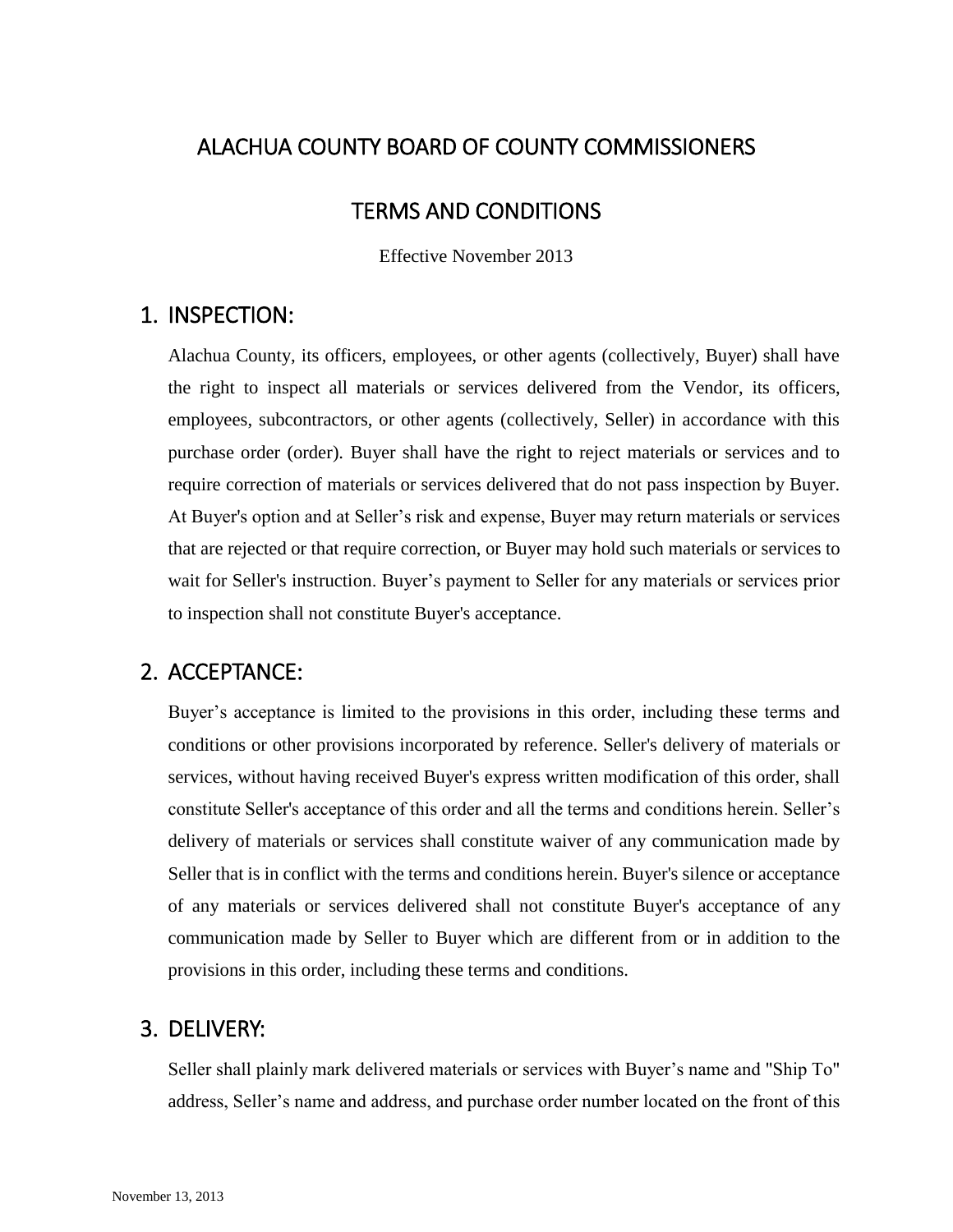order. Seller shall deliver the materials or services F.O.B. to the "Ship To" address on this order unless Buyer states otherwise orally or in writing. Seller shall not delay delivery of materials or services. Seller shall notify Buyer at once of any anticipated delay in delivery. An anticipated delay in delivery extends beyond an agreed to delivery date between the Buyer and Seller either orally or in writing or beyond the usual timing of delivery which Seller has performed in the past and which Buyer has traditionally accepted as sufficient timing of delivery. Upon notification of anticipated delay in delivery by Seller, Buyer may authorize orally or in writing an extension in delivery or may terminate the order in accordance with paragraph 11 infra. Seller shall pay for any excessive or unusual costs caused by Seller's delay or inability to deliver in accordance with the terms of this order, including these terms and conditions.

### 4. COMPLIANCE WITH LAWS AND REGULATIONS:

Seller shall comply with all federal, state and local laws, regulations, and ordinances applicable to the production, sale and delivery of the goods or the furnishing of any labor or services to Buyer under this order. Any provisions required by federal, state, or local law, regulation or ordinance shall be incorporated herein by reference. In accordance with Chapter 442, Florida Statutes, Seller shall furnish Buyer with a current material safety data sheet (MSDS) on or before delivery of each and every toxic substance.

### 5. INSURANCE:

Seller shall maintain insurance acceptable to Buyer in full force and in effect throughout the term of this order.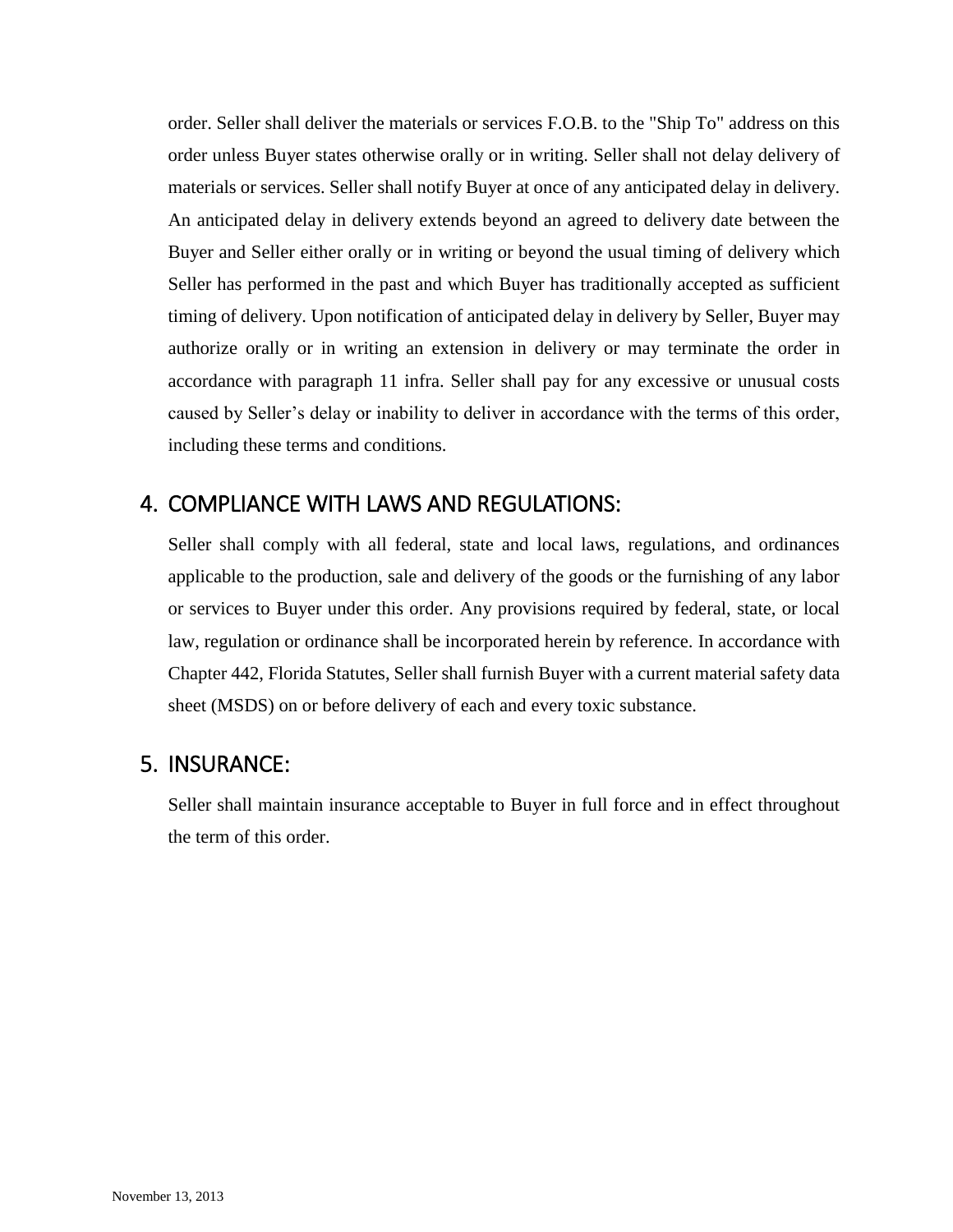#### 6. WARRANTY:

In addition to any warranty implied by law or fact, and any other express warranties, Seller expressly warrants all items to be free from defects in design, workmanship and materials or services. Seller expressly warrants to conform strictly to applicable specifications, drawings, approved samples, if any; and to be fit and sufficient for the purpose intended and to be merchantable. Such warranties, together with all other service warranties of Seller, shall run to Buyer. All warranties shall survive inspection and payment by Buyer.

#### 7. WARRANTY- PRICE:

Seller warrants that Buyer shall not be billed at prices higher than stated on this order unless authorized by Buyer in writing. Seller represents that the prices charged for the goods and services covered by this order are the lowest price charged by the Seller to members of a class similar to Buyer under conditions similar to those specified in this order. Seller represents that the prices in this order comply with the applicable law in effect at the time of quotation, sale or delivery. Seller shall apply to this order any price reduction applicable to materials or services ordered subsequent to the placement of this order.

#### 8. INDEMNIFICATION:

Seller (excluding the State of Florida or its agencies) shall indemnify, defend and hold harmless Buyer against all consequences of this order, including but not limited to liability, claims, damages, fines, fees, expenses, penalties, suits, proceedings, causes of action and costs, including attorney's fees for trial and on appeal, of any kind and nature arising out of or in any way connected with the performance of this order whether by act or omission of the Seller, its officers, agents, employees or others. Seller shall pay all royalties and assume all costs arising from the use of any invention design, process, materials or services, equipment, product, or other device which is the subject of patent rights or copyrights. Seller shall, at its own expense, hold harmless and defend Buyer against any claim, suit, or proceeding brought against Buyer which is based upon a claim, whether rightful or otherwise, that the goods or services, or any part thereof, furnished under this purchase order, constitute an infringement of any patent or copyright of the United states. Seller shall pay all damages and costs awarded against Buyer.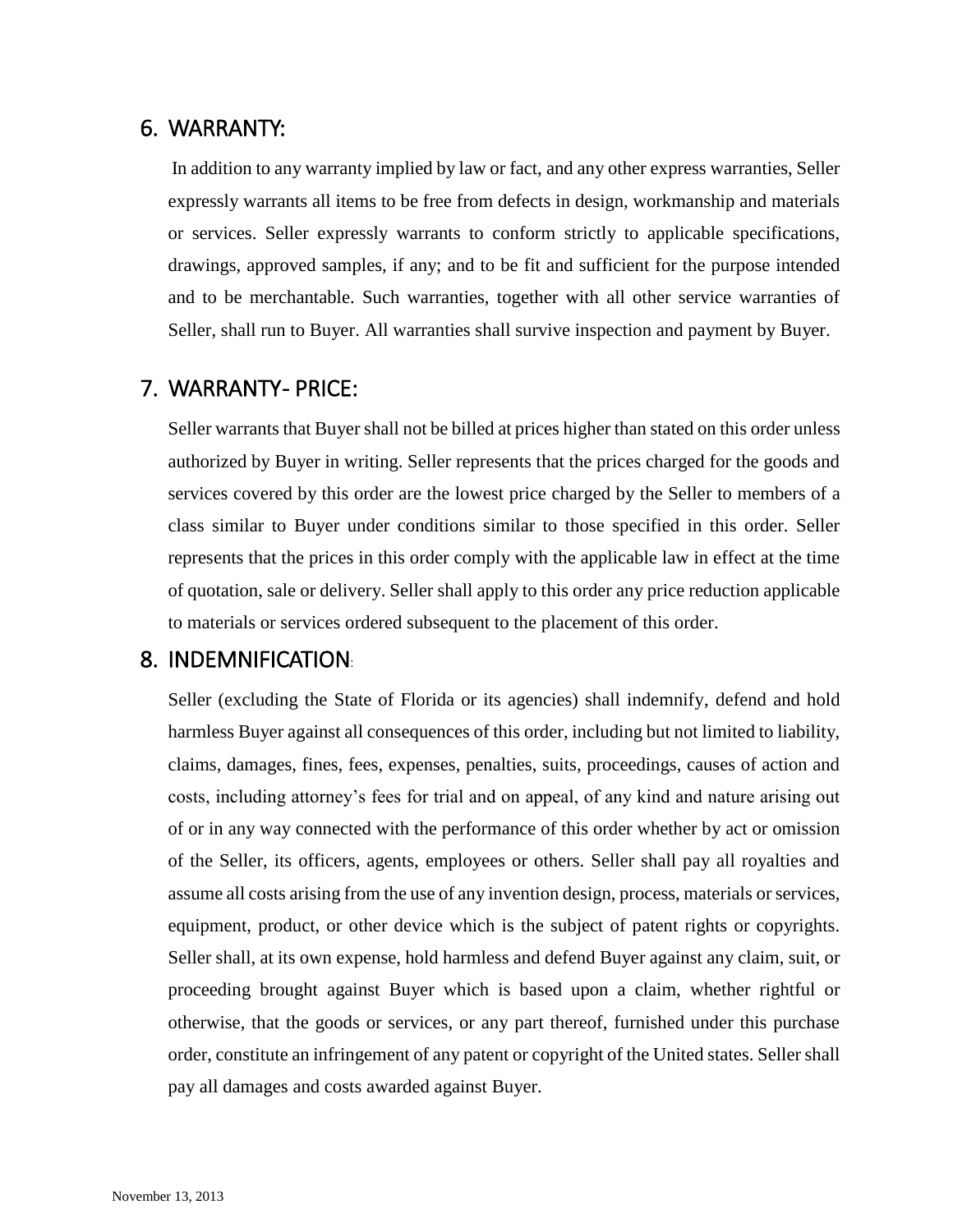### 9. ADDITIONAL RIGHTS OF PURCHASER:

Buyer retains all rights, including copyright and trademark rights, for any custom art, writing or design produced as a direct result of performance under this purchase order. Seller owns all materials or services created or conveyed as a direct result of this purchase order upon completion, unless specifically agreed to prior to acceptance including, but not limited to, any custom art, design, or writing produced, or any custom die, mold, photomechanical or digital masters or other such item used in the performance of this order.

#### 10. MISCELLANEOUS:

This order constitutes the entire agreement and supersedes all prior written or oral agreements, understandings, or representations. Any and all special conditions attached hereto which vary from these general terms and conditions shall have precedence. Neither Seller nor Buyer may assign any portion of this agreement without prior consent of the other. Seller warrants that all subcontractors, involved in the performance of duties for this order, will comply with the terms herein. Seller shall retain all records relating to this agreement for three years after final payment and make them available to Buyer. This agreement does not create any relationship with, or any rights in favor of, any third party. Seller is acting in the capacity of an independent contractor and not as an agent, employee, partner, joint venturer, or associate of Buyer. If any provision of this agreement is declared void by a court of law, all other provisions will remain in full force and effect. The failure of any party to exercise any right in this agreement shall not be considered a waiver of such right. This agreement is governed in accordance with the laws of the State of Florida. Venue shall be in Alachua County.